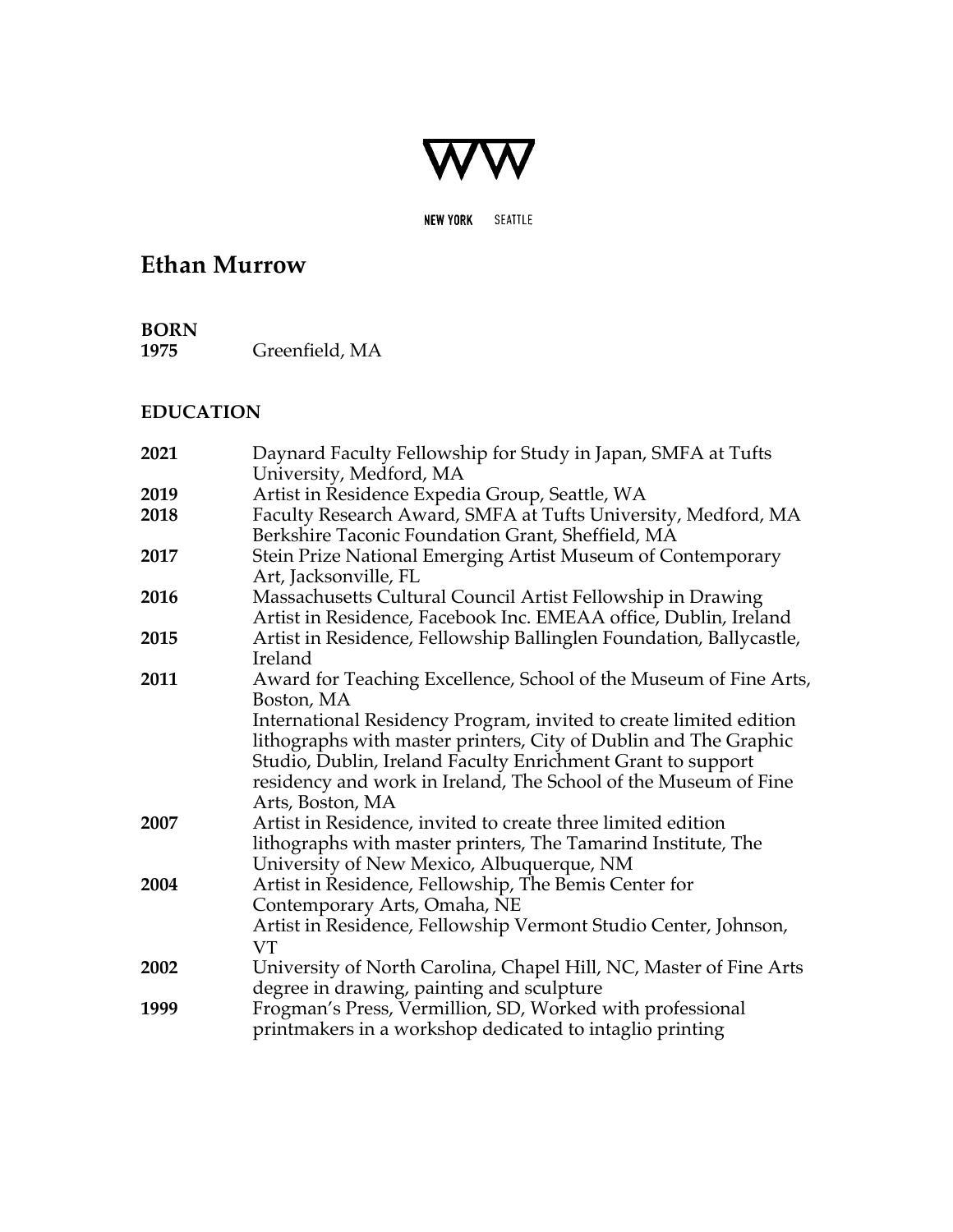- **1998** Carleton College, Northfield, MN**,** B.A. in Studio Arts with a focus on painting and printmaking, Cum Laude with Distinction in The Arts
- **1996** The Burren College of Art, Ballyvaughn, Ireland, Participated in a series of workshops on landscape drawing, paintings, and installation sculpture

## **RESIDENCIES AND AWARDS**

| 2018 | Faculty Research Award, Tufts University, Medford, MA               |
|------|---------------------------------------------------------------------|
|      | Berkshire Taconic Foundation Grant                                  |
| 2017 | Stein Prize National Emerging Artist Museum of Contemporary         |
|      | Art, Jacksonville, FL                                               |
| 2016 | Massachusetts Cultural Council Artist Fellowship in Drawing         |
|      | Artist in Residence, Facebook Inc. EMEAA office, Dublin, Ireland    |
| 2015 | Artist in Residence, Fellowship Ballinglen Foundation, Ballycastle, |
|      | Ireland                                                             |
| 2011 | Award for Teaching Excellence, School of the Museum of Fine Arts,   |
|      | Boston, MA                                                          |
|      | International Residency Program, invited to create limited edition  |
|      | lithographs with master printers, City of Dublin and The Graphic    |
|      | Studio, Dublin, Ireland                                             |
|      | Faculty Enrichment Grant to support residency and work in           |
|      | Ireland, The School of the Museum of Fine Arts, Boston, MA          |
| 2007 | Artist in Residence, invited to create three limited edition        |
|      | lithographs with master printers, The Tamarind Institute, The       |
|      | University of New Mexico, Albuquerque, NM                           |
| 2004 | Artist in Residence, Fellowship, The Bemis Center for               |
|      | Contemporary Arts, Omaha, NE                                        |
|      | Artist in Residence, Fellowship Vermont Studio Center, Johnson,     |
|      | VT                                                                  |
| 2001 | Outstanding Student Achievement Award for Sculpture, The            |
|      | International Sculpture Center, Hamilton, NJ                        |
|      | The Sigrid and Erling Larsen Award for creative excellence in the   |
|      | arts, Carleton College, Northfield, MN                              |
| 1996 | Hyslop-Warnholtz Artist's Grant, for travel and intensive study in  |
|      | Ireland                                                             |
|      | Burren College of Art, Ballyvaughn, Ireland, Carleton College Art   |
|      | Department                                                          |

#### **SELECTED SOLO EXHIBITIONS**

| 2022 | Obsolete Gallery, Culver City, CA                           |
|------|-------------------------------------------------------------|
|      | "Magic Bride" Winston Wachter Fine Art, New York, NY        |
| 2021 | Pollen Song, Galerie Les Filles du Calvaire, Paris, France  |
|      | The Greenhouse, Cahoon Museum, Cotuit,                      |
| 2019 | "American Commerce," Winston Wächter Fine Art, New York, NY |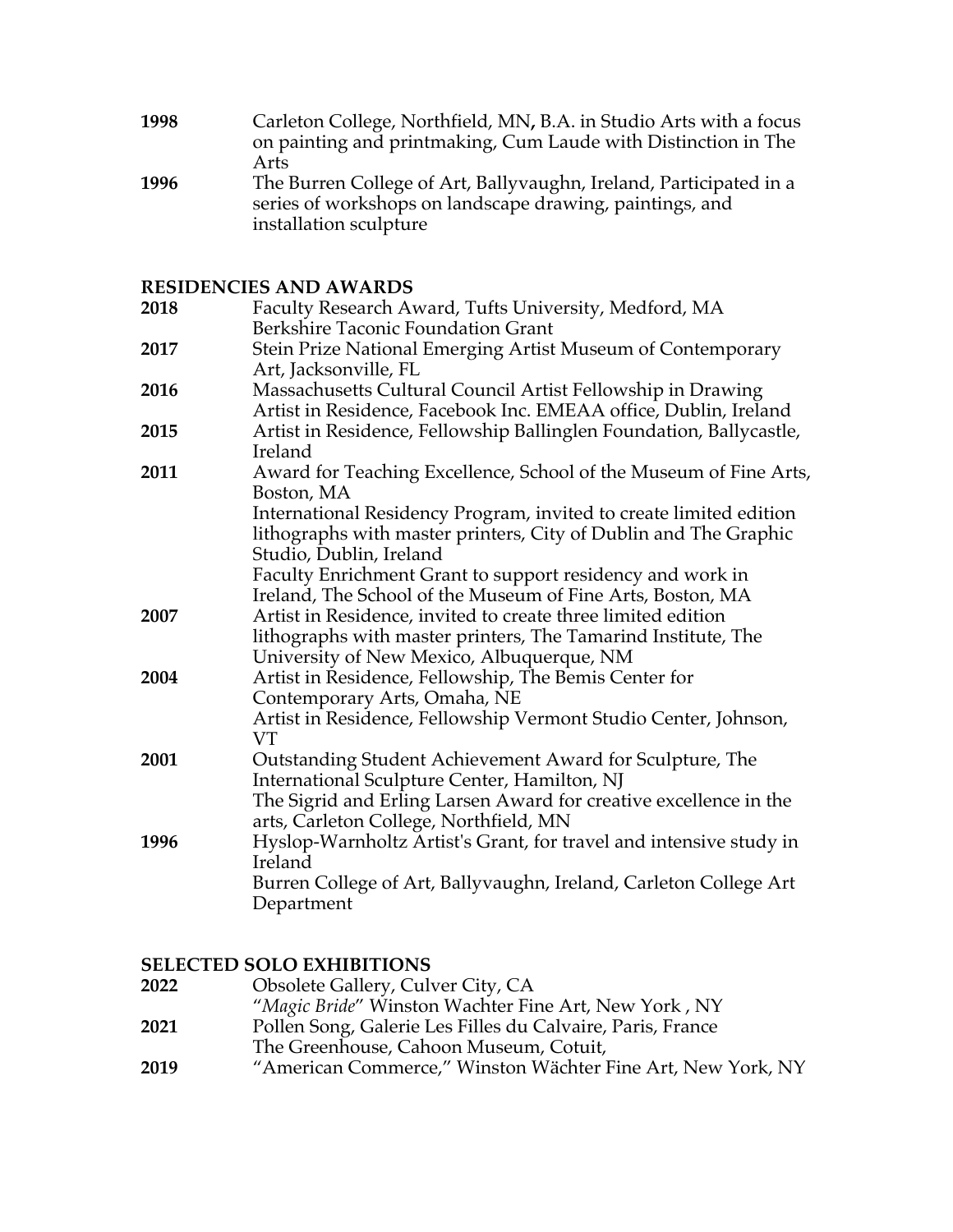|      | "The Grand Theft," La Galerie Particulière, Paris, France        |
|------|------------------------------------------------------------------|
| 2018 | "Hauling," Currier Museum of Art, Manchester, NH                 |
|      | Duddell's, Hong Kong                                             |
| 2017 | "The Cowboy," Winston Wächter Fine Art, Seattle, WA              |
| 2016 | "Water Almanac," Winston Wächter Fine Art, New York, NY          |
|      | "Plethora," Project Atrium, Jacksonville MOCA, Jacksonville, FL  |
| 2015 | "Jurassic," Winston Wächter Fine Art, Seattle, WA                |
|      | Feinberg Art Wall drawing, Institute of Contemporary Art,        |
|      | Boston, MA                                                       |
|      | "Hankering for the Past," La Galerie Particuliere, Paris, France |
|      | Obsolete / Slete, Los Angeles, CA                                |
|      | "Agglomerate: A Confused Mass," Slete Gallery, Culver City, CA   |
|      | "Cannot be Described in Words," New Art Center                   |
|      |                                                                  |
|      | Complex, Duxbury, MA                                             |
| 2014 | "STATE FLAG," Winston Wächter Fine Art, New York, NY             |
|      | "Real Maravilloso," La Galerie Particuliere, Brussels, Belgium   |
|      | "The Vault – Destilled Lives," video and audio compendium,       |
|      | Spaces, Cleveland, OH                                            |
| 2013 | "Position of Power, Land View," The Clay Center for the Arts and |
|      | Sciences, Charleston, WV                                         |
|      | La Galerie Particuliere, Paris, France                           |
| 2012 | Obsolete, Venice, CA                                             |
| 2011 | "Doppler Doppelgänger," Winston Wächter Fine Art, New York,      |
|      | NY                                                               |
|      | "Ethan Murrow, Momentum House," La Galerie Particuliére, Paris,  |
|      | France                                                           |
|      | "Will be Snaring Meteorites," Winston Wächter Fine Art,          |
| 2010 | Seattle, WA                                                      |
|      | Winston Wächter Fine Art, Seattle, WA                            |
|      | Kendal College of Art & Design, Grand Rapids, MI                 |
|      | Obsolete Gallery, Venice, CA                                     |
| 2009 | Winston Wächter Fine Art, New York, NY                           |
| 2008 | D3 Gallery, Santa Monica, CA                                     |
| 2007 | Obsolete Gallery, Venice, CA                                     |
|      | Winston Wächter Fine Art, Seattle, WA                            |
|      | Bucheon Gallery, San Francisco, CA                               |
| 2006 | Bucheon Gallery, San Francisco, CA                               |
|      | Firehouse Center For The Visual Arts, Burlington, VT             |
| 2005 | Obsolete Gallery, Venice, CA                                     |
|      | Youngblood Gallery, Atlanta, GA                                  |
|      | Reeves Contemporary, New York, NY                                |
| 2004 | MPG Contemporary, Boston, MA                                     |
|      | Robert Rentz Gallery, Richmond, VA                               |
| 2003 | Aiken Center for the Arts, Aiken, SC                             |
|      | Spheris Gallery, Bellows Falls, VT                               |
|      | "Space Lab," Spaces Gallery, Cleveland, OH                       |
|      | Doll-Anstadt Gallery, Burlington, VT                             |
|      |                                                                  |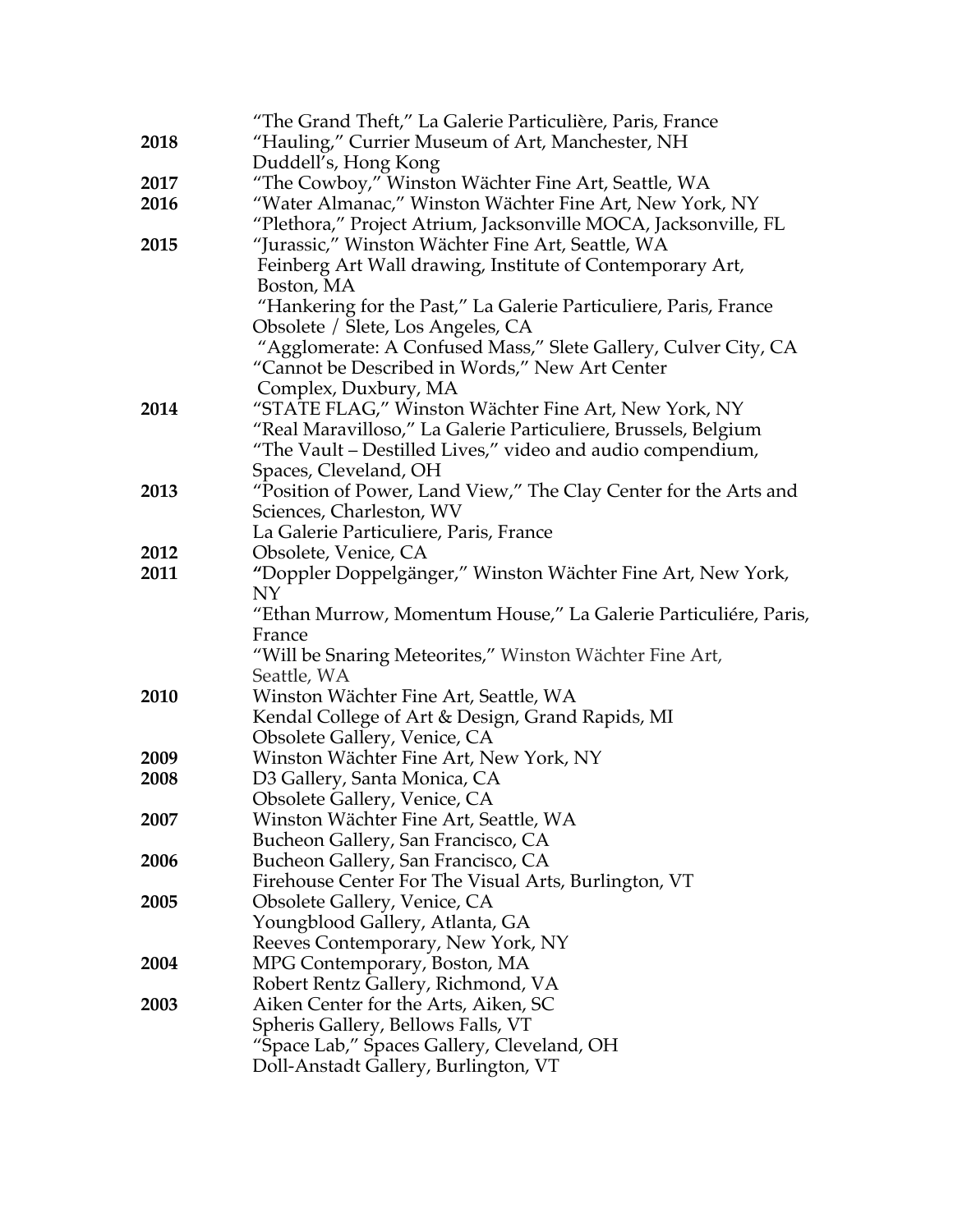| Mitten Gallery, Harrisonburg, VA |
|----------------------------------|
|                                  |

- **2001** MPG Contemporary, Boston, MA
- **2000** Firehouse Center For The Visual Arts, Burlington, VT

## **SELECTED GROUP EXHIBITIONS**

| 2021    | Winston Wächter Fine Art, Seattle, WA                            |
|---------|------------------------------------------------------------------|
| 2019    | Musée L, Musée Universitaire de Louvain                          |
|         | "The Western Sublime," Tucson Museum of Art, Tucson, AZ          |
| 2017    | "Ethan and Vita Murrow: Drawings from 'The Whale'," Eleanor D.   |
|         | Wilson Museum at Hollins University, Roanoke, VA                 |
|         | "Journeys into Peripheral Worlds," Des Moines Art Center, IA     |
|         | "The Apartment," Space 538, Portland, ME                         |
| 2016    | "Project Atrium: Ethan Murrow," Museum Of Contemporary Art       |
|         | Jacksonville, Jacksonville, FL                                   |
|         | "Escape Routes," Kohler Arts Center, Sheboygan, WI               |
|         | "Massachusetts Cultural Council Artist Fellows, New Art Center,  |
|         | Newtown, MA                                                      |
| 2015    | "Far, Far Away," Children's Museum of Art, New York, NY          |
| 2014    | "The Vault," Spaces, Cleveland, OH                               |
| 2013-14 | deCordova Biennial, deCordova Sculpture Park and Museum,         |
|         | Lincoln, MA                                                      |
| 2012    | "New Works by Visiting Artists," Graphic Studio Gallery, Dublin, |
|         | Ireland, UK                                                      |
|         | "Like, Comment, Share," Katzen Arts Center, Washington, DC       |
| 2011    | "The Universe - Seeing is Knowing," The Weitz Center Museum,     |
|         | Carleton College, Northfield, MN                                 |
| 2010    | "Fast Forward, Four for the Future," Tamarind Institute,         |
|         | Albuquerque, NM                                                  |
|         | "But is it Drawing," Brattleboro Museum and Art Center,          |
|         | Brattleboro, VT                                                  |
| 2009    | "H20 Film on Water," Reeves Contemporary, New York, NY           |
|         | "The Big Draw," New Mexico Museum of Fine Art, Santa Fe, NM      |
|         | "On Paper," Jenkins Johnson, New York, NY                        |
| 2008    | "New Prints," The International Print Center, New York, NY       |
|         | "In Print," SCA Contemporary, Albuquerque, NM                    |
| 2007    | "Mockumentaries," Winston Wächter Fine Art, New York, NY         |
| 2006    | "Spring Highlights," Winston Wächter Fine Art, Seattle, WA       |
| 2005    | "The Ever Changing Landscape," The Kentucky Museum of Art        |
|         | and Craft, Louisville, KY                                        |
| 2004    | "Building a Legacy," The Bemis Center, Omaha, NE                 |
|         | Land Colby Sawyer College Art Gallery New London, NH             |
| 2003    | Charcoal Reeves Contemporary, New York, NY                       |
|         | The Viewing Room, New York, NY                                   |
|         | Violent Violence, Gallery Art et Amicitiae, Amsterdam, The       |
|         | Netherlands                                                      |
| 2002    | "Coloring Words," The Fotogalerie, Fringe Club, Hong Kong        |
|         |                                                                  |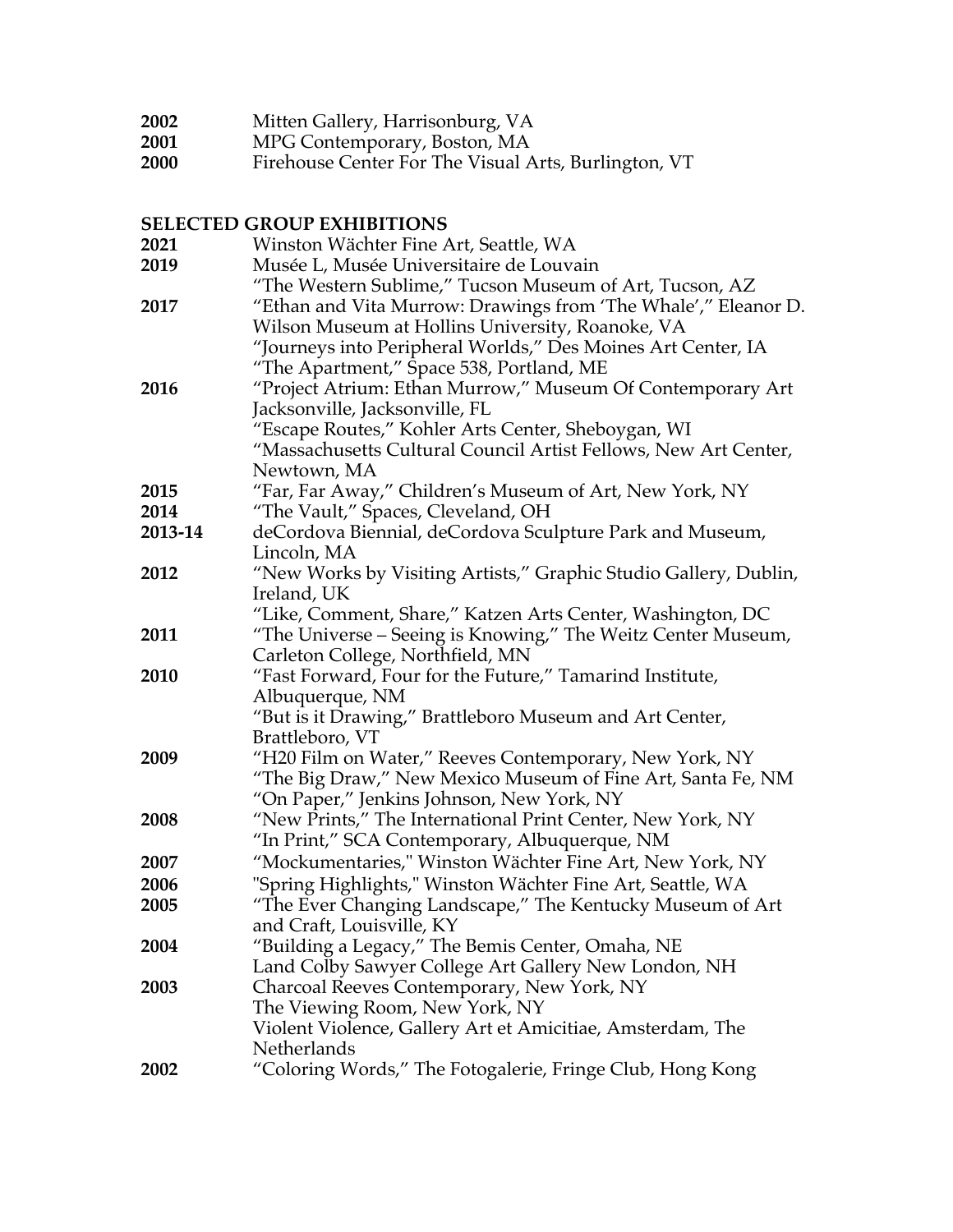|      | "New Currents in Contemporary Art," Ackland Art Museum,                  |
|------|--------------------------------------------------------------------------|
|      | Chapel Hill, NC                                                          |
| 2001 | International Sculpture Center at Grounds For Sculpture, Hamilton,<br>NI |

# **FILMOGRAPHY**

- 
- **2008** "Dust," Official Selection, 46th annual New York Film Festival, New York, NY Co-writer, actor and narrator, produced with Harvest Films, Santa Monica, CA

#### **TEACHING**

|         | 2009-present Professor of the Practice, Chair, Graduate Faculty, The School of the |
|---------|------------------------------------------------------------------------------------|
|         | Museum of Fine Arts, Tufts University, Boston, MA                                  |
| 2010    | Dayton Hudson Distinguished Visiting Artist and Teacher                            |
|         | in painting and drawing, Carleton College, Northfield, MN                          |
| 2004-06 | Instructor of painting, drawing, sculpture and contemporary                        |
|         | practice, The Northwest School, Seattle, WA                                        |
| 2003-04 | Instructor of advanced painting, Artist in Residence, summer                       |
|         | sessions, Oregon State University, Corvallis, OR                                   |
| 2002-03 | Full Time Lecturer, painting, drawing and two-dimensional design,                  |
|         | Appalachian State University, Boone, NC                                            |
| 2002    | Adjunct Faculty, drawing, University of North Carolina at Chapel                   |
|         | Hill, Chapel Hill, NC                                                              |
| 2001-02 | Teaching Fellow with full responsibility for 3-D Design and                        |
|         | drawing classes, University of North Carolina at Chapel Hill,                      |
|         | Chapel Hill, NC                                                                    |
| 2001    | Teaching Assistant, foundations, method and theory                                 |
|         | University of North Carolina at Chapel Hill, Chapel Hill, NC                       |

## **SELECTED PUBLIC COLLECTIONS**

20th Century Fox Arkansas Museum of Fine Arts The Bemis Center for Contemporary Arts Burj Khalifa, Dubai - EMAAR Burton Snowboards Clay Center for the Arts and Sciences The Copper Press Cornell Fine Arts Museum Facebook Corporation The Guggenheim Foundation Harvest Films Liberty Media Museum of Contemporary Art Jacksonville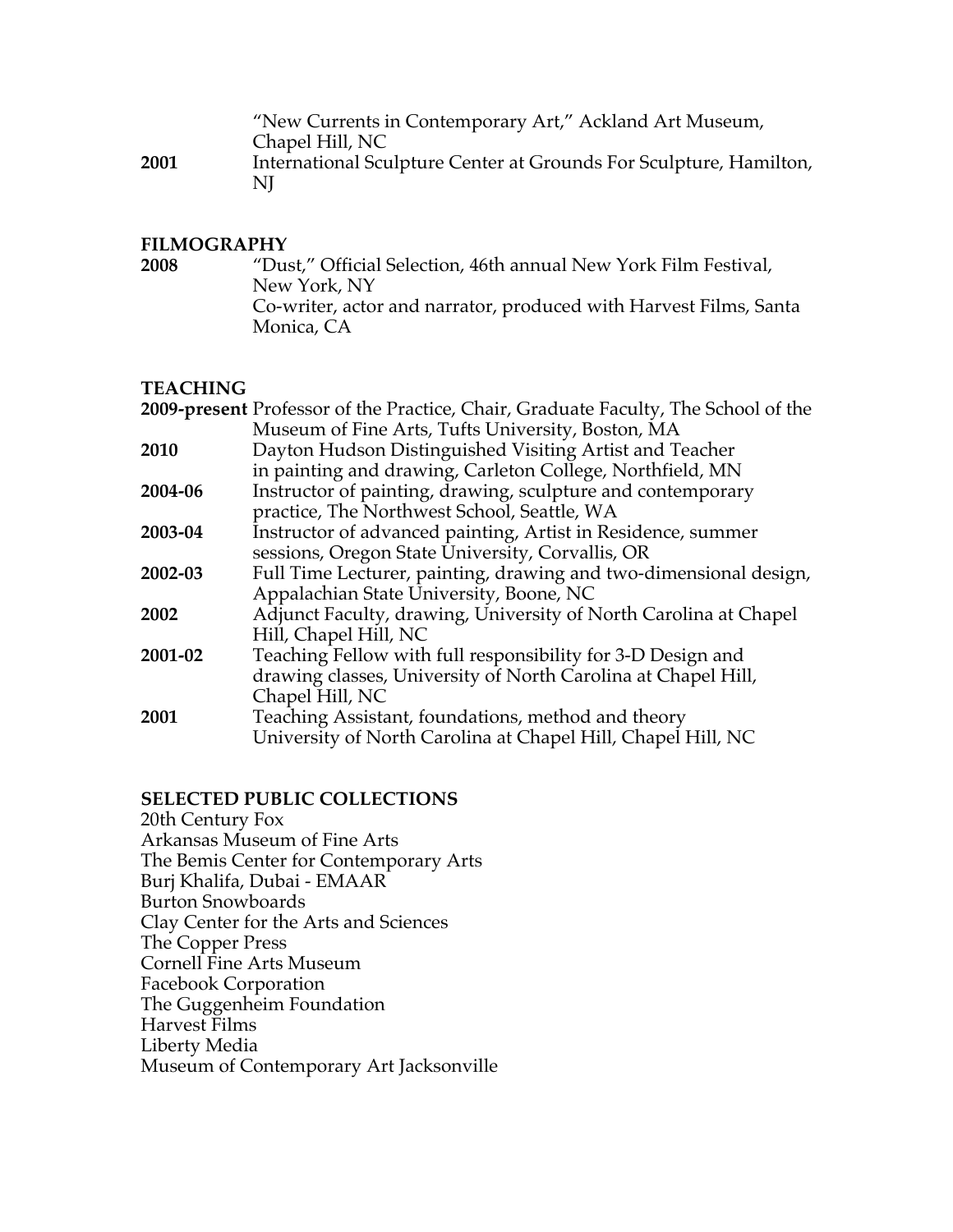Perlman Museum at Carleton College TIA Foundation The University of New Mexico Art Museum Expedia Group Cahoon Museum of American Art Museum of Contemporary Art Jacksonville Mazza Museum

## **BIBLIOGRAPHY**

| 2021 | Celeux-Lanval, Maïlys. "8 dessins qui nous font tourner la tête à                            |
|------|----------------------------------------------------------------------------------------------|
|      | Drawing Now," Beaux Arts, June 9, 2021.                                                      |
| 2019 | "Hauling - Ethan Murrow," Samantha Cataldo, Currier Museum of                                |
|      | Art                                                                                          |
|      | MacDonald, Olivia. "Weight of the Walls," Art Scope Magazine 8                               |
|      | <b>March 2019.</b>                                                                           |
|      | De Santis, Sophie. "Le Hold-up d'Ethan Murrow," Le Figaro 2                                  |
|      | February 2019.                                                                               |
| 2018 | Aldredge, Michelle. "Industry in a Post Industrial Era," Art New                             |
|      | England Magazine November/December 2018.                                                     |
|      | Yaniv, Etty. "Unbounded," Kolaj Magazine #23 Summer 2018.                                    |
| 2017 | "Vita and Ethan Murrow's THE WHALE," Dulemba.blogspot.com                                    |
|      | Web. 20 July 2017.                                                                           |
|      | Upchurch, Michael. "The Cowboy," Seattle Times 9 May 2017.                                   |
| 2016 | Salas, Rafael Francisco. "Art City: Kohler exhibits map 'Escape                              |
|      | Routes," Journal Sentinel 4 Nov. 2016. Web. 8 Nov. 2016.                                     |
|      | "Datebook: Ethan Murrow's 'Water Almanac' at Winston Wächter                                 |
|      | Fine Art, New York," Blouin Artinfo 27 Sept. 2016. Web. 28 Sept.                             |
|      | 2016.                                                                                        |
|      | "Escape Routes' art exhibit to debut," Sheboygan Press 28 Sept. 2016.<br>Web. 29 Sept. 2016. |
|      | Fenton, Claire. "Ethan Murrow: Tales of Desire," ArtDistricts.com 2                          |
|      | Sept. 2016. Web. 7 Sept. 2016.                                                               |
|      | "Ethan Murrow Draws a Story of Desire in MOCA's 'Project                                     |
|      | Atrium'," EU Jacksonville 8 July 2016. Web. 28 July 2016.                                    |
|      | Leake, Danae. "Exposing Gluttony: MOCA Sponsors muralist                                     |
|      | Ethan Murrow for newest Project Atrium," UNF Spinnaker 12 July                               |
|      | 2016. Web. 28 July 2016.                                                                     |
|      | Klara, Robert. "How Sharpie Left Its Mark Everywhere From                                    |
|      | Facebook to the White House: Colorful, Svelte and Tipped with                                |
|      | Felt," ADWEEK 25 July 2016.                                                                  |
|      | Mitori, Jodi. "Picture Books Celebrate Immigrants, History and                               |
|      | Families," St. Louis Post-Dispatch 26 June 2016, 28 July 2016.                               |
|      | "Ethan Murrow: MOCA Jacksonville Project Atrium Featured                                     |
|      | Artist," Jacksonville Public Television and Radio, July 2016.                                |
|      | Patton, Charlie. "MOCA Jacksonville's New Project Atrium is a                                |
|      | Black and White Study of Gluttony," Florida Times Union 15 July                              |
|      | 2016.                                                                                        |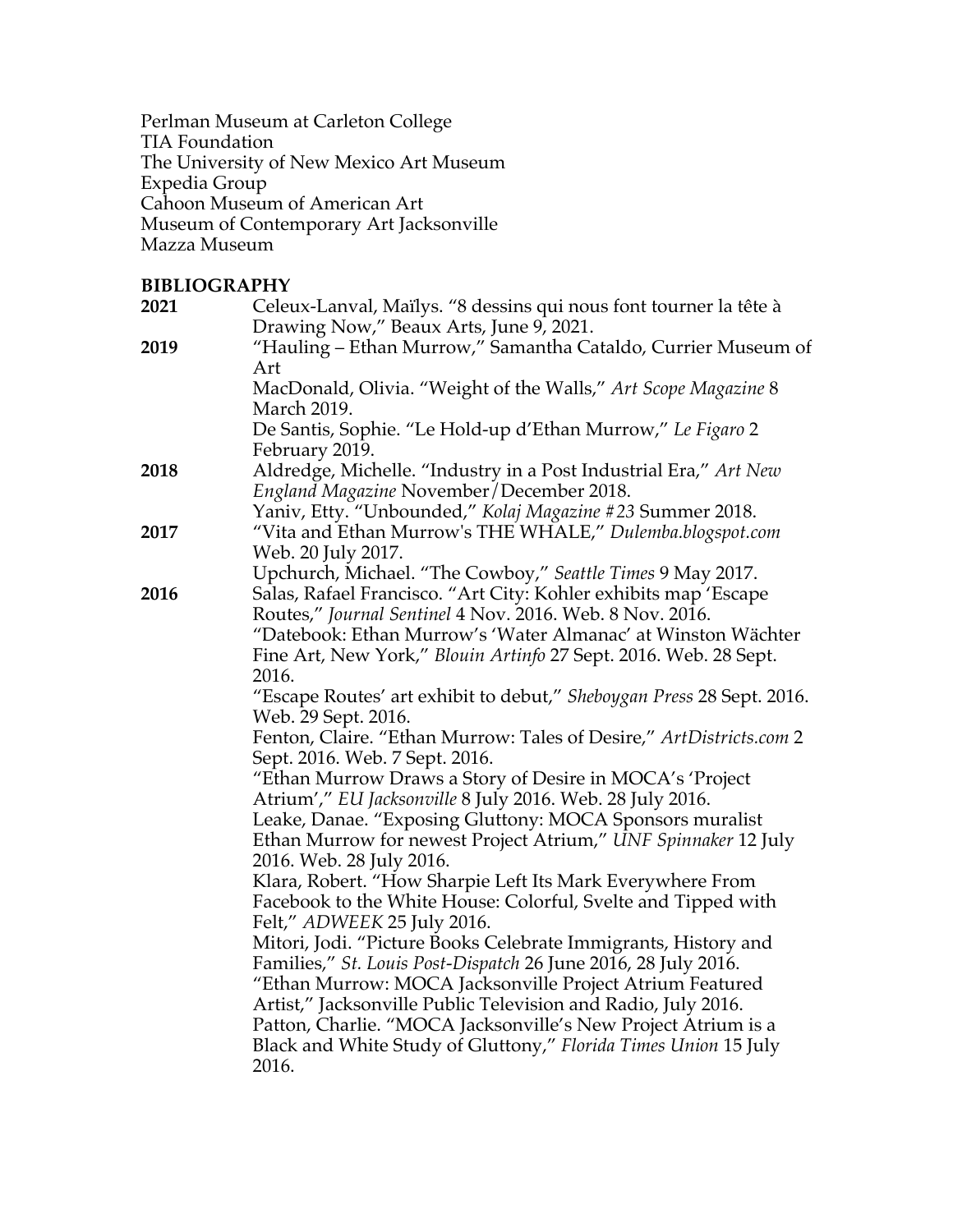|      | Shaw, Matthew B. "Food for Thought," Folio Weekly 20 July 2016.                                                             |
|------|-----------------------------------------------------------------------------------------------------------------------------|
|      | Harvard Review #49 Art Feature Spring 2016.<br>School Library Journal, review for Children's Book "The Whale" 1             |
|      | April 2016.                                                                                                                 |
|      | Kirkus Reviews, Starred review for Children's Book "The Whale" 28                                                           |
|      | March 2016.                                                                                                                 |
|      | Publishers Weekly, review for Children's Book "The Whale" 28<br><b>March 2016.</b>                                          |
| 2015 | S. Si. "Mine Aux Trésors," Télérama Sortir 16 Dec. 2015. Print.                                                             |
|      | Erickson, Ruth. Ethan Murrow. Berlin: Hatje Cantz, 2015. 120 pages.                                                         |
|      | Publication.                                                                                                                |
|      | Ethan and Vita Murrow. The Whale. London: Big Picture Press /                                                               |
|      | Somerville, MA: Candlewick Press, 2015. Publication.<br>McQuaid, Cate. "Ethan Murrow's new mural made with only             |
|      | Sharpies," The Boston Globe July 2015. Print.                                                                               |
|      | Upchurch, Michael. "Flights of fancy at Winston Wachter" Seattle                                                            |
|      | Times, 24 April 2015. Print.                                                                                                |
|      | Graves, Jen. "Mystifying Details from a Parallel Universe" The                                                              |
| 2014 | Stranger 1 June 2015. Print.<br>Khan, Arif and Ruth Erickson, Positions of Power. Exh. Cat. Clay                            |
|      | Center for Arts and Sciences, Fall 2014. Publication.                                                                       |
|      | Mots Slow Issue 2, Limited Edition Arts magazine (Berlin)                                                                   |
|      | November 2014. Print.                                                                                                       |
|      | Rose, Joshua. "Pencil Pusher" Special Preview American Art Collector                                                        |
|      | May 2014 Issue, 103 pages, pages 56-59. Print.<br>Fortman, Sven. Lodown #92, feature 78-82 (Berlin) July / August           |
|      | 2014. Print.                                                                                                                |
| 2013 | Valli, Marc and Ana Ibarra "Walk the Line: The Art of Drawing", a                                                           |
|      | survey on drawing by Books in association with Elephant Magazine.                                                           |
|      | Featuring 60 artists. 2013. Print.                                                                                          |
|      | Erickson, Ruth. 2013 deCordova Biennial, Lincoln, MA: deCordova<br>Museum and Sculpture Park, Fall 2013. Print.             |
|      | Turri, Scott, "Earth Pencils" Arthopper and the Foundation for New                                                          |
|      | Creative Projects 2 Oct. 2013. Print.                                                                                       |
|      | Delaury, Vincent, "American Ego" L'Oeil (France), September 2013.                                                           |
|      | Print.                                                                                                                      |
|      | 100 Boston Artists: a survey of contemporary artists working in Boston.<br>Boston: Schiffer Publishing, Spring 2013. Print. |
|      | Torralba, María Lujan, "Explorer of Artifice" Lamono (Spain) Issue                                                          |
|      | #90, Spring 2013, pages 96-105. Print.                                                                                      |
|      | The New Collectors Book. New York: Basak Malone, 2013. Print.                                                               |
| 2012 | Frank, Priscilla, "Ethan Murrow's Narcissistic Excess Lands at                                                              |
|      | Obsolete Gallery" Huffington Post, 22 Oct. 2012. Print.                                                                     |
|      | "The Works of Ethan Murrow" Juxtapoz online 12 July 2012. Web. 11<br>June 2016.                                             |
|      | Frenn, Chawky. 100 Boston Artists. Boston: Schiffer Books. 2012.                                                            |
|      | Print.                                                                                                                      |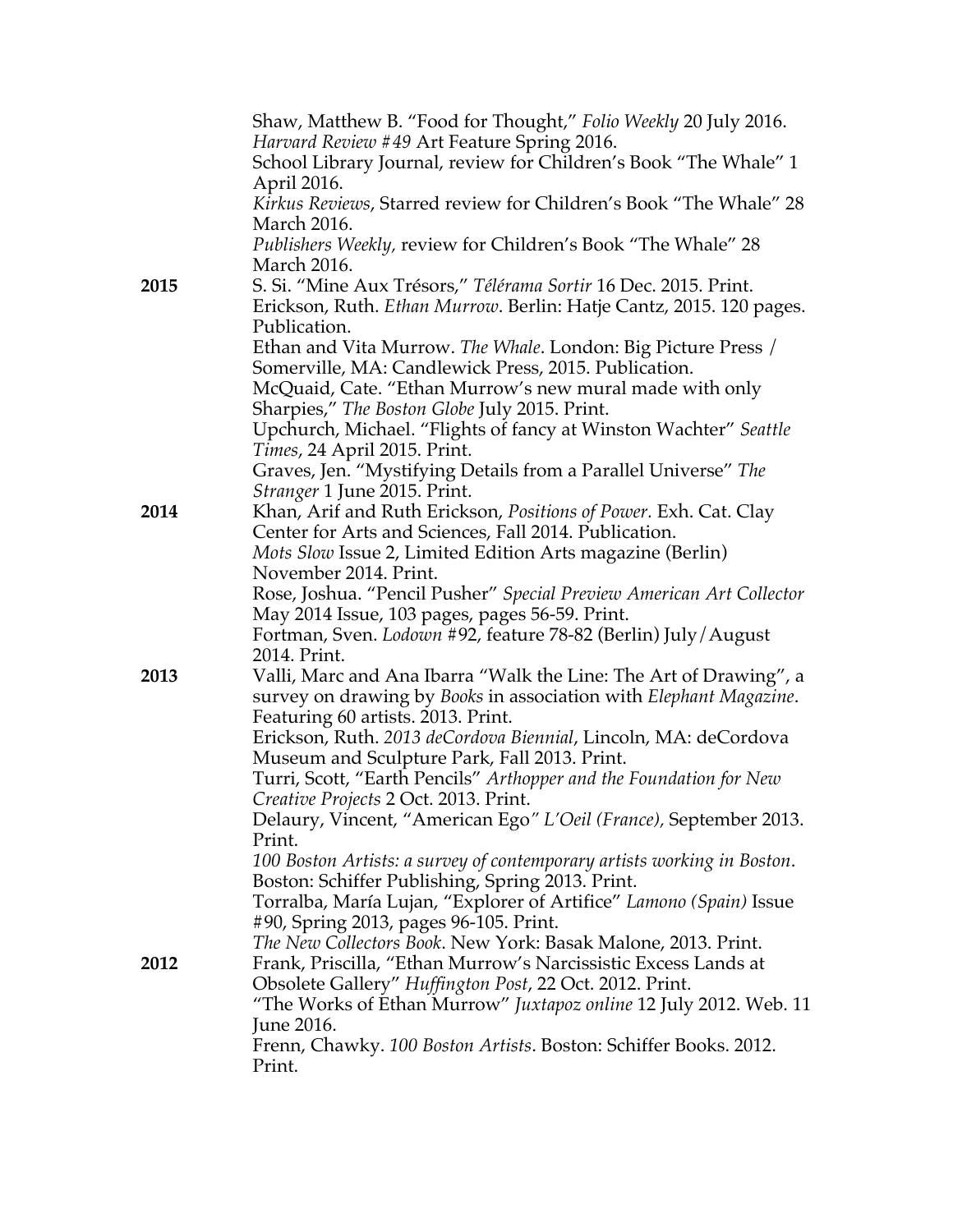| 2011 | Murrow, Ethan. "Graphite." AGNI Wilson, Adam. "That                               |
|------|-----------------------------------------------------------------------------------|
|      | Underlying Want" The Coffin Factory, Winter 2012. Print.                          |
|      | #73 Spring 2011. Print.                                                           |
|      | Delaury, Vincent. "A La Pointe Du Crayon." L'Oeil (France) Apr.                   |
|      | 2011. Print.                                                                      |
|      | Pulkka, Wesley. "The Future Is Now." Albuquerque Journal Sunday                   |
|      | 27 Feb. 2011. Print.                                                              |
|      | "Ethan Murrow - Boston, MA Artist - Video Artists -                               |
|      | Artistaday.com." Artist A Day - Exposing You to New Art and Artists               |
|      | Everyday - Artistaday.com. 27 Jan. 2011. Web. 04 Feb. 2011.                       |
|      | "Ethan Murrow: The Folly of Human Pursuit." American Art                          |
|      | Collector Jan. 2011: 138+. Print.                                                 |
|      | Jordan, Courtney. "Rendering Hoaxes and Hijinks." Drawing Spring                  |
|      | 2011. Print.                                                                      |
| 2010 | Clemans, Gayle. "Review: An Engaging Show of 'Meteorites' at                      |
|      | Winston Wächter." The Seattle Times 16 Dec. 2010, Arts sec. Print.                |
|      | "Impossible Quest." Interview by Gary Fagin. NPR. KUOW, 18                        |
|      | Nov. 2010. Radio.                                                                 |
|      | Murrow, Ethan. "Drawing, Video and Film." Brattleboro Museum                      |
|      | of Art, Brattleboro, VT. 2010. Lecture.                                           |
|      | Murrow, Ethan. Kendall College of Art and Design, Grand Rapids.                   |
|      | 2010. Lecture.                                                                    |
|      | Appelo, Tim. "Curator's Eye: Winston Wächter Fine Art." City Arts                 |
|      | Magazine 31 Oct. 2010. Print.                                                     |
| 2009 | Vogel, Carol. "Water Shows on the Go." The New York Times 30 July<br>2009. Print. |
| 2008 | Murrow, Ethan. Ethan Murrow. Ed. Ric Kasini Kadour and Ray                        |
|      | Azoulay. Venice, CA: Obsolete, 2008. Print.                                       |
|      | Murrow, Ethan. "Limited Edition Prints Made with the Tamarind                     |
|      | Institute." Artist Lecture. The International Print Center, New York.             |
|      | 2008. Lecture.                                                                    |
|      | "Featured Artist: Ethan Murrow." ZYZZYVA Fall 2008: 87-91. Print.                 |
|      | Ollman, Leah. "Low Tech Tales from the past." Los Angeles Times 4                 |
|      | Apr. 2008: E24. Print.                                                            |
|      | Goldrich, Robert. "From Dust to Golden Silence: Director's                        |
|      | Showcase." Shoot 28 Mar. 2008. Print.                                             |
| 2007 | Brooks, Kimberly. "The Nudist, The Chemist and Artist Ethan                       |
|      | Murrow." The Huffington Post. 15 Mar. 2007. Web. 02 Mar. 2011.                    |
|      | Farr, Sheila. "Ethan Murrow's Imagination Guides Expedition in                    |
|      | Art." The Seattle Times 11 May 2007: 47H. Print.                                  |
|      | Katz, Andrew. "The Science of Fantastic Fools." American Art                      |
|      | Collector May 2007: 144-47. Print.                                                |
|      | "Graphite Drawings by Ethan Murrow." Fourteen Hills. Ed. Maria                    |
|      | Suarez. 1st ed. Vol. 13. San Francisco: Fourteen Hills, 2007. 81-98.              |
|      | Print.                                                                            |
|      | Murrow, Ethan. University of North Carolina, Chapel Hill. 2007.                   |
|      | Lecture.                                                                          |